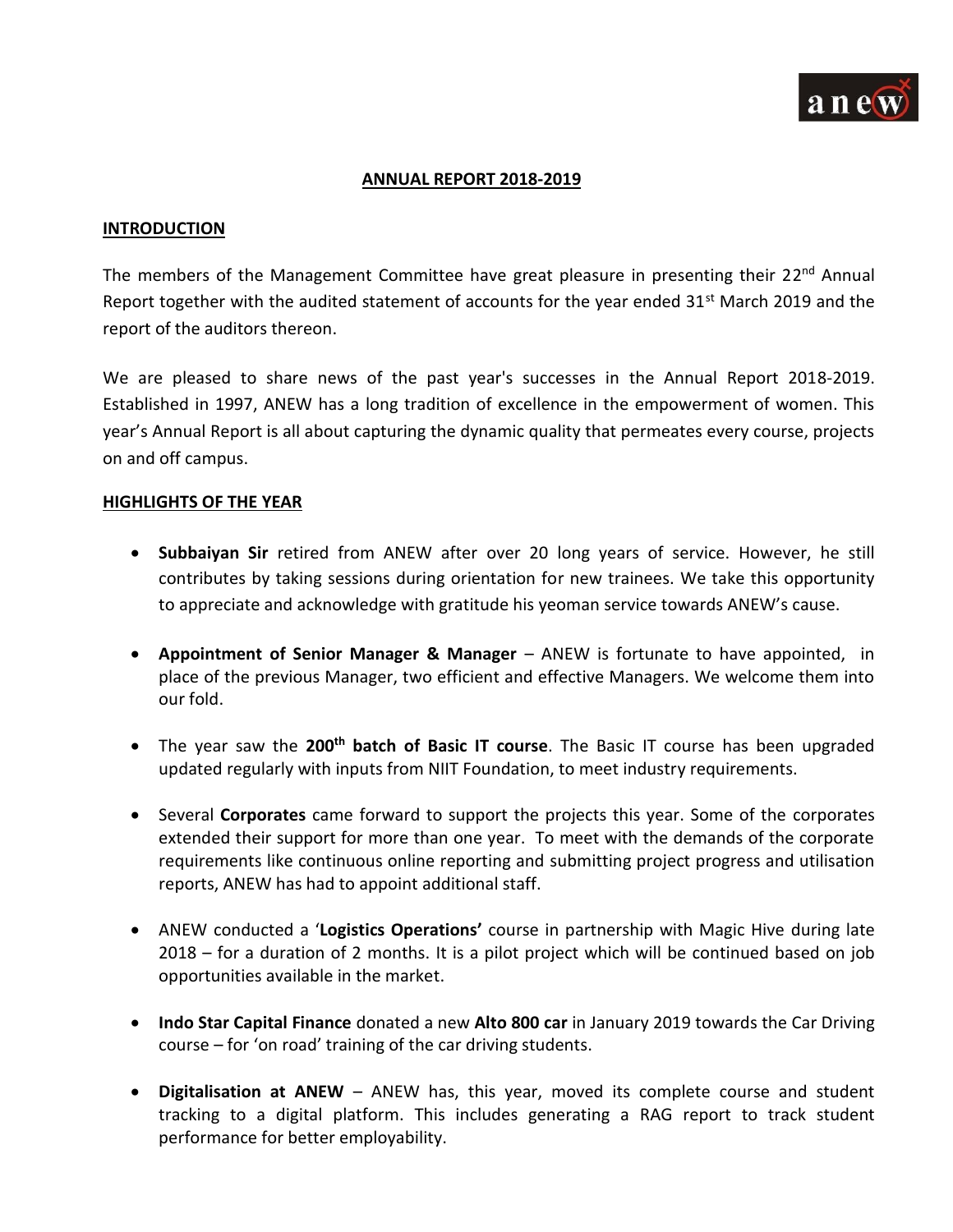

- **Quest Alliance**, ANEW's partner for Spoken English and Career Readiness, has helped set up a dedicated classroom at ANEW's premises to conduct interactive online classes.
- We now have a **Project & Placement Coordinator** and ANEW conducted its 1<sup>st</sup> job fair at its premises. Our computer trainees have, this year, found placement s in leading companies such RR Donnelly, Access Healthcare, Sutherland, Chennai Publishing Services, IQ Back Office, to name a few.
- Recognition and accolades made the year special. ANEW was recognised by **FICCI FLO with the FLO Women Achiever's Award** for **Outstanding Social Entrepreneurs (NGO)** presented to ANEW President by His Excellency, the Governor of Tamilnadu (November 2018). Individual awards from colleges and Rotary Clubs were received by ANEW Secretary for her long term service to the community.
- The practical sessions of ANEW's Home Nursing course received a step up when the **Apollo Hospitals** received our request for training purposes positively. ANEW now sends all nursing students to Apollo First Med Hospital in addition to the other institutions.
- ANEW has extended support to other **NGOs such as PCVC & The Banyan**, who recognise ANEW as a partner for support service for economic empowerment. We train women directed to us by these NGOs, as special cases, to enable them become economically independent by giving vocational skill training and helping with placements, according to their ability.
- "**Project Sevai**" In December 2018, middle school students from **American International School, Chennai** (AISC) visited ANEW and interacted with our students and staff and made charts to aid the home nursing students and a video to encourage more girls to take up car driving! They also had a Parents Day at their school to explain the importance of these issues to parents to which ANEW staff were invited to explain about ANEW's service to society.
- ANEW marked its contribution to the environment by **GOING GREEN**. Rooftop solar panels have been installed with Rotary Club of Madras East part funding this initiative (June 2019).

# **COURSE SUMMARY**

# **a) Computers**

Apart from the Basic IT course, ANEW continues to run value-added advanced courses in Tally & Accounting & E-Publishing. We have invited industry experts to evaluate and enhance the courses. During the course of the year, we had a few leading corporates visiting ANEW and conducting sessions for our students. Our students have also undergone Digital Literacy training programme at the Sutherland office twice in the past year. TNQ, another leading Corporate in the e-Publishing field, is helping us with the e-Publishing course content.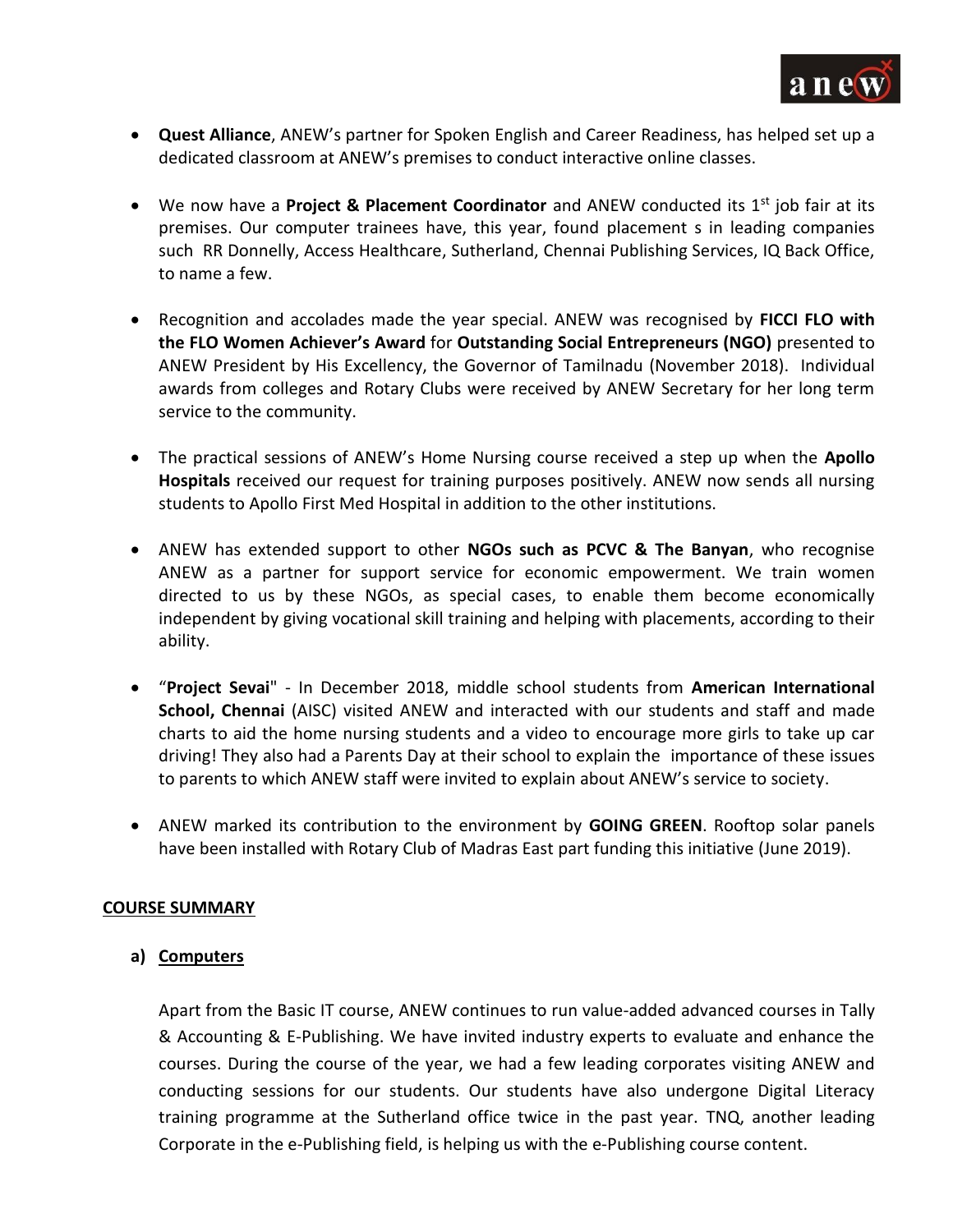

# **b) Home Nursing**

This year marks the 110<sup>th</sup> Home Nursing batch at ANEW. Along with the existing institutions/hospitals, the Home Nursing trainees now also visit **Apollo First Med Hospital** also for their practical training before taking their final exam.

### **c) Driving**

We had 16 car driving trainees during this year. United Way has agreed to support 20 young women and Indo Star Capital Finance 5 women during the year January 2019 to January 2020. Girls who have completed the training have got jobs as valet parking attendants, Airport & Metro battery car shuttle service drivers, drivers for corporates like Ford & Cognizant, Ola driver, etc.

## **d) Logistics Operations**

17 young women underwent this course. Post theory classes, the trainees went on field visits to a few container terminals and then for internships at various Logistics companies.

### **e) PayPal Hackathon**

During the year, PayPal initiated the 'Opportunity Hackathon' for the purpose of connecting with NGOs and to give them tech solutions which otherwise may not be available to them easily. The idea behind this was to help the NGOs get the benefit of technology.

# **f) Life Skills**

Many sessions like Job Readiness Program, Yoga, Self-defense (Krav Maga), Cancer Awareness, etc were conducted across courses. Life Skill trainers from IALSE, Bangalore, Aware India, Chennai, Global Adjustments, Chennai, etc. conducted workshops for our students. We believe that a combination of all these exposures is a very useful experience in their learning journey and will definitely motivate and encourage them!

#### **g) Mentoring**

.

We offered support to **Serenelife Senior Citizen Care** who approached us for help and guidance to start a training school for care givers, by sharing our Home Nursing curriculum with them and the requirements for such a course. Another NGO, **Prolsahan** from Delhi also approached us for advice and inputs with regard to the inception and growth of an NGO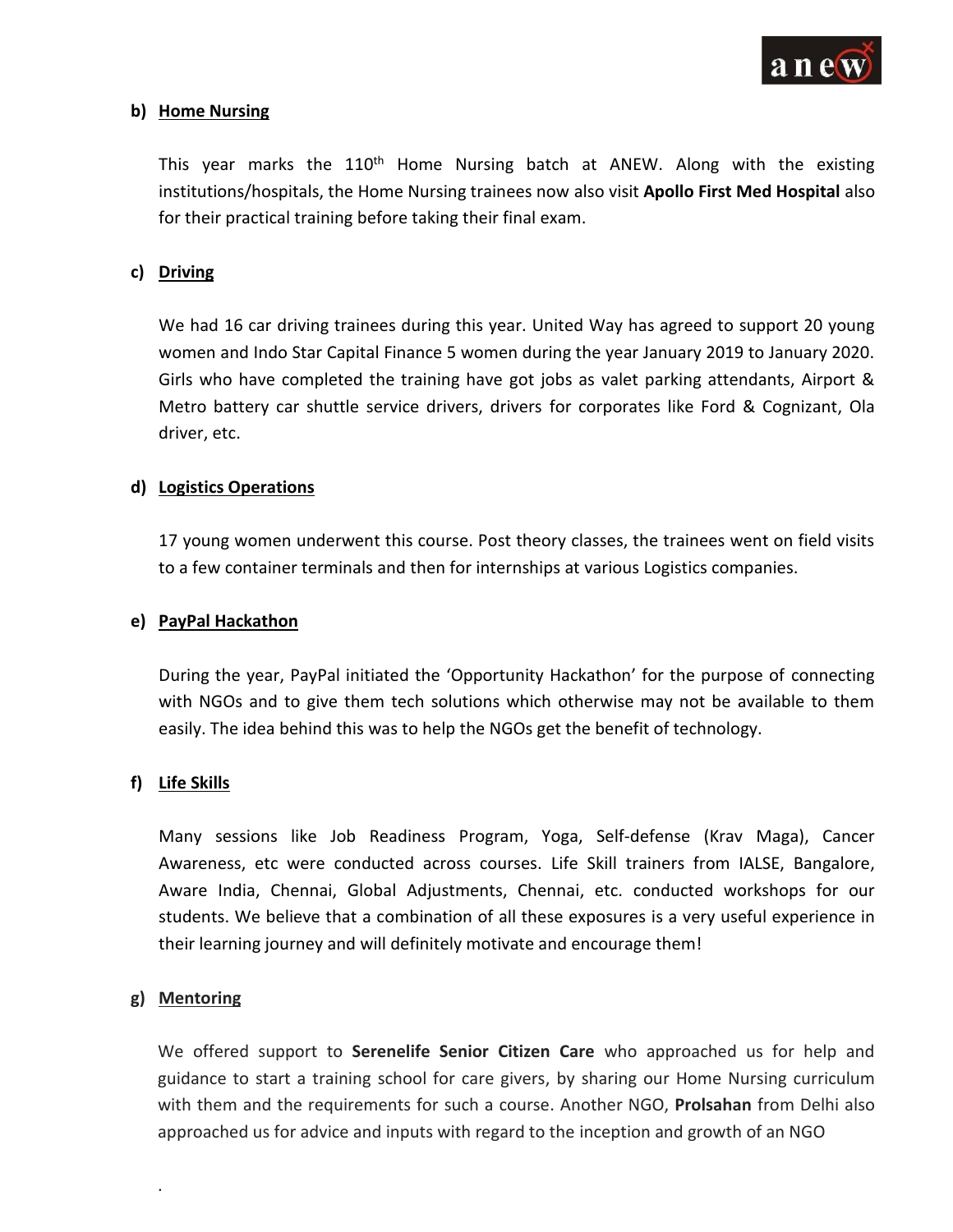

## **h) Awards**

- 1. ANEW was a finalist for the **Polestar Awards** at their function held on 23rd November'18
- 2. Ms. Vinodini Sudhindran, President, ANEW received FICCI FLO's "Outstanding Social Entrepreneur (NGO) " Award from the honourable Governor of Tamilnadu – November 2018.
- 3. Ms. Sumalini Shrikumar, Secretary, ANEW received the "Sraina Puraskar" award from her Alma Mater Women's Christian College & was felicitated by Inner Wheel Club of Madras Fort District 323 – for providing outstanding service to the community – March 2019.
- 4. Two of our ALUMNI, Praveena Solomon (Computer Alumni) and Mohana (Driving Alumni), were felicitated by CII Indian Women Network, Tamilnadu. They were felicitated as "Unsung Women Heroes" for choosing unconventional professions and becoming role-models, at CII IWN's Annual Day on 22 March 2019.
- 5. Ms. Sumalini Shrikumar, Secretary, ANEW felicitated by Inner Wheel Club of Madras Fort District 323 for her contribution to Society – May 2019.

## **i) Corporate Support**

The year April 2018 to March 2019 again saw support from Corporates such as Cognizant Foundation, Mitsubishi Corporation Pvt. Ltd., Sutherland Global Services, Latent View Analytics, Aspire Systems, Indo Star Capital Finance, etc. They supported specific courses for the year.

#### **j) Placements**

The placement percentage for the various courses during the year:

Home Nursing – 80% Computers – 75% Car Driving – 70%

Placement drive - Corporates were invited for the first time to ANEW for a formal Job Fair for the students. The experience and exposure was very beneficial and we plan to conduct such events regularly.

#### **k) Parents Day**

To encourage parental involvement and support, ANEW celebrated Parents Day for all computer batches. We feel such sessions motivate both parents and their wards.

#### **l) Interships**

We had several interns from prestigious colleges pan India. Students from NMIMS, Mumbai interned at ANEW for the third successive year.